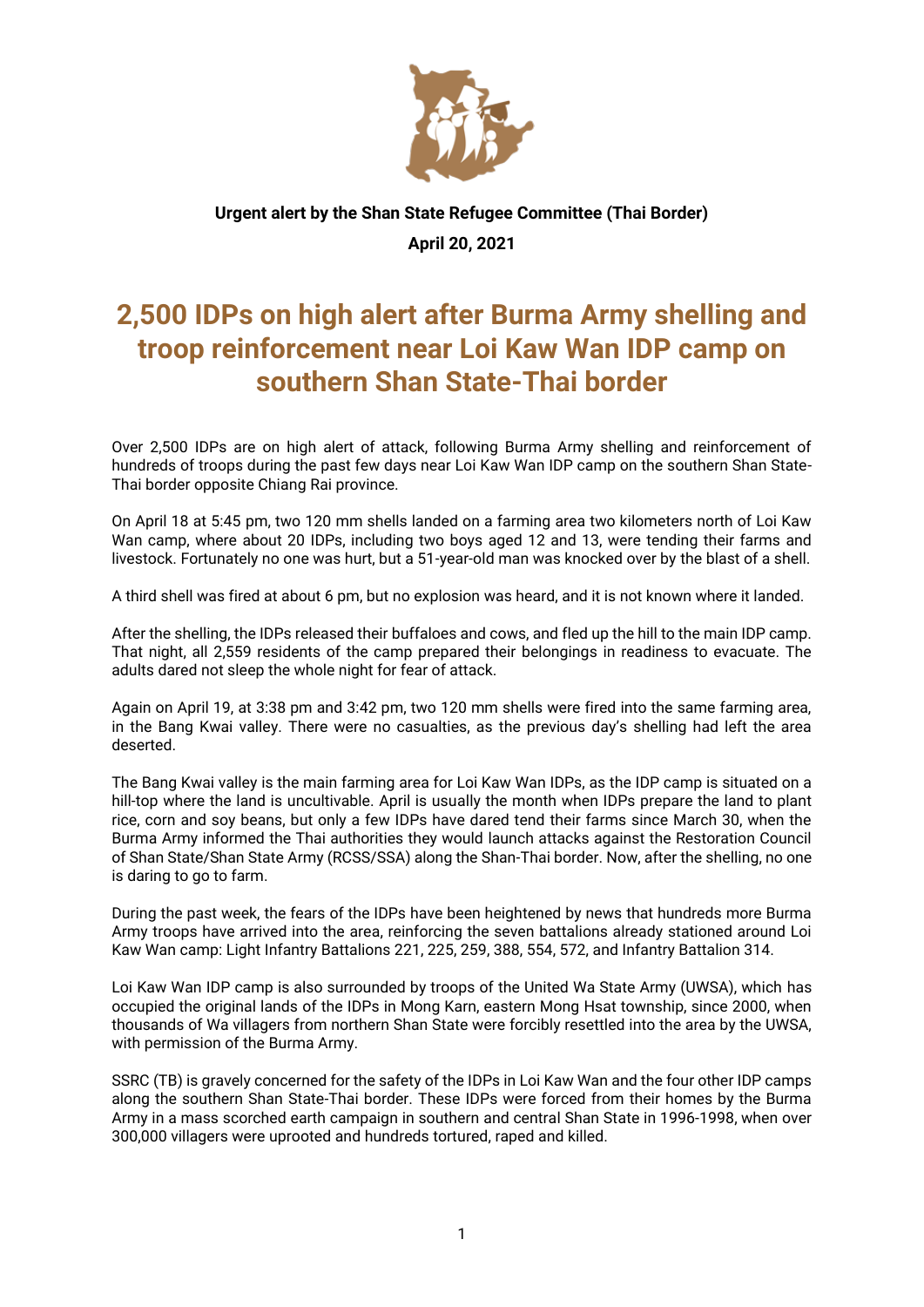SSRC (TB) reiterates our urgent appeal to the Thai government to allow these IDPs to cross over into Thailand as soon as attacks start, and to provide them safe refuge, shelter and access to humanitarian aid.